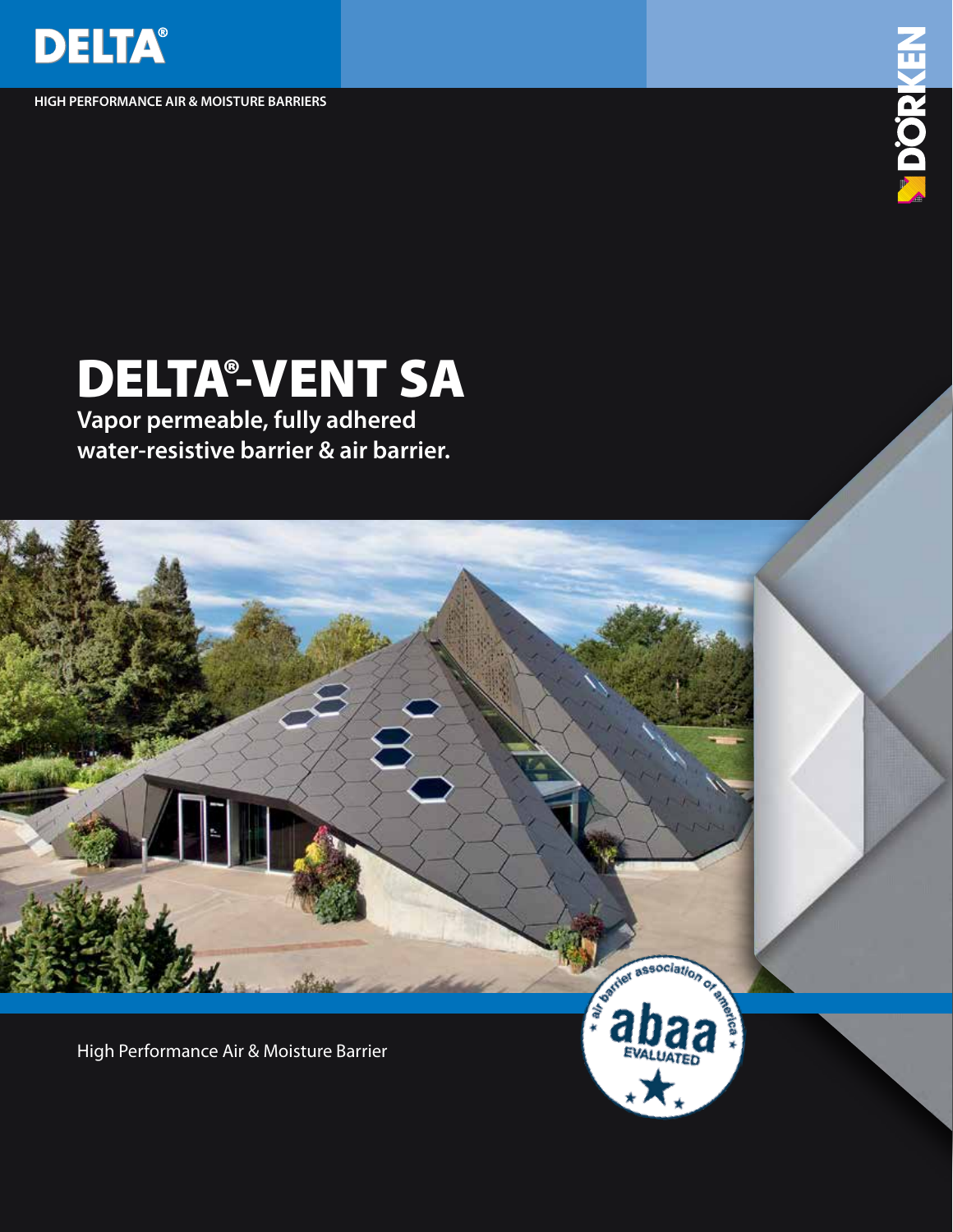#### Fully Adhered:

# DELTA®-VENT SA

### The high performance solution for energy efficient wall systems.

Fully adhered membranes are less prone to air and moisture leaks that are common with other types of barriers.

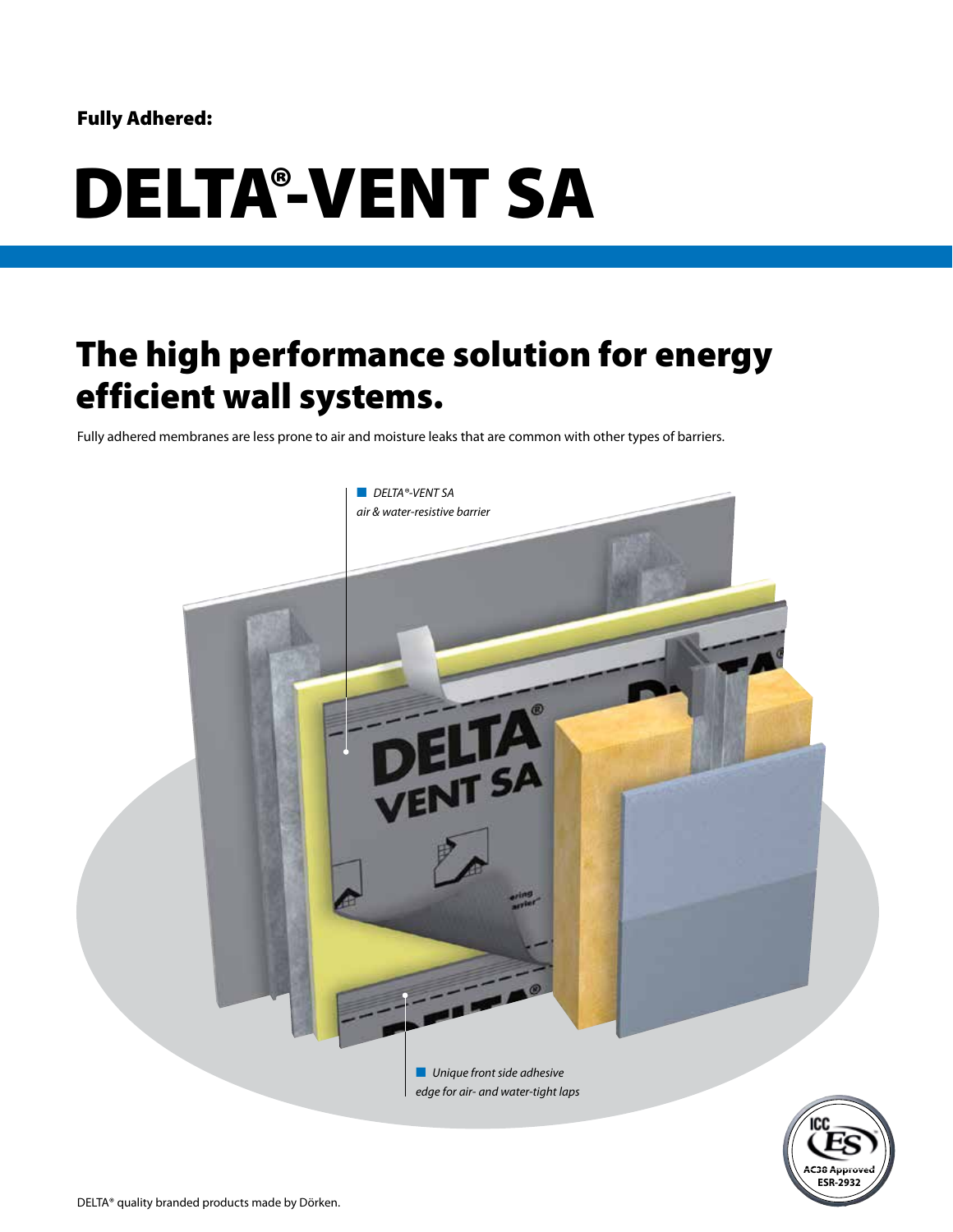





n $\tilde{\phantom{0}}$ 

**DELTA®** 

- Aggressively self-adhesive.
- Has an air- and water-tight adhesive edge.
- Highly vapor permeable (50 perms).
- Approved by Air Barrier Association of America (abaa).
- Meets the requirements of NBC 2010 & NBC 2015.
- **■** Improves energy efficiency.
- Improves performance of building enclosure.
- Passes ASTM D1970 Nail Sealability.
- Helps to ensure a healthy and comfortable interior climate.
- Easy to install.
- Matte gray color reduces irritating glare during installation.
- NFPA 285 compliant.
- Produced in our ISO 9001 registered manufacturing plant.
- Approved under International Building Code and International Residential Code (ICC ESR-2932).

| <b>Technical Data Overview:</b>          |                                                                                                                                            |
|------------------------------------------|--------------------------------------------------------------------------------------------------------------------------------------------|
| Color                                    | light gray                                                                                                                                 |
| Vapor permeance                          | 31 perms [grains/h/ft <sup>2</sup> /in Hg] ASTM E96-05, Proc. A<br>50 perms [grains/h/ft <sup>2</sup> /in Hg] ASTM E96-05, Proc. B         |
| <b>Water vapor transmission</b>          | 214 g/m <sup>2</sup> /24 h ASTM E96-05, Proc. A<br>343 g/m <sup>2</sup> /24 h ASTM E96-05, Proc. B                                         |
| Air leakage of air barrier<br>assemblies | < 0.2 L/(s · m <sup>2</sup> ) @ 75 Pa (0.04 cfm/ft <sup>2</sup> @ 1.57 lb/ft <sup>2</sup> )<br><b>ASTM 2357 - Class A1 CAN/ULC-S742-11</b> |
| Air permeance                            | Pass (< 0.02 L/(s-m <sup>2</sup> ) @ 75 Pa) ASTM E2178 and<br>CAN/ULC-S741-08                                                              |
| <b>Breaking strength</b>                 | MD 71 lbs/in CD 65.4 lbs/in ASTM D5035-95                                                                                                  |
| <b>Elongation at break</b>               | MD 27.8 % CD 60.1 % ASTM D882-02                                                                                                           |
| 90° Peel adhesion                        | MD 1078 g CD 1588 g ASTM D4533-04                                                                                                          |
| <b>Accellerated aging (UV)</b>           | Pass AAMA 711-5.5                                                                                                                          |
| <b>Elevated temperature</b>              | Pass (Level 3) AAMA 711-5.5 (ASTM D3330)                                                                                                   |
| <b>Thermal cycling</b>                   | Pass AAMA 711-5.6                                                                                                                          |
| <b>Adhesion after</b><br>water immersion | Pass AAMA 711-5.8                                                                                                                          |
| <b>Bent test</b>                         | Pass AC-38 3.3.4                                                                                                                           |
| <b>Nail sealability</b>                  | Pass ASTM D1970-01                                                                                                                         |
| <b>Flame spread</b>                      | Class A ASTM E84-09                                                                                                                        |
| Smoke developed                          | Class A ASTM E84-09                                                                                                                        |
| <b>Roll length</b>                       | 115'(35 m)                                                                                                                                 |
| <b>Roll width</b>                        | 4.92' (1.5 m), 19.5" (50 cm), 9.75" (25 cm)                                                                                                |



See Technical Data Sheet for further information.